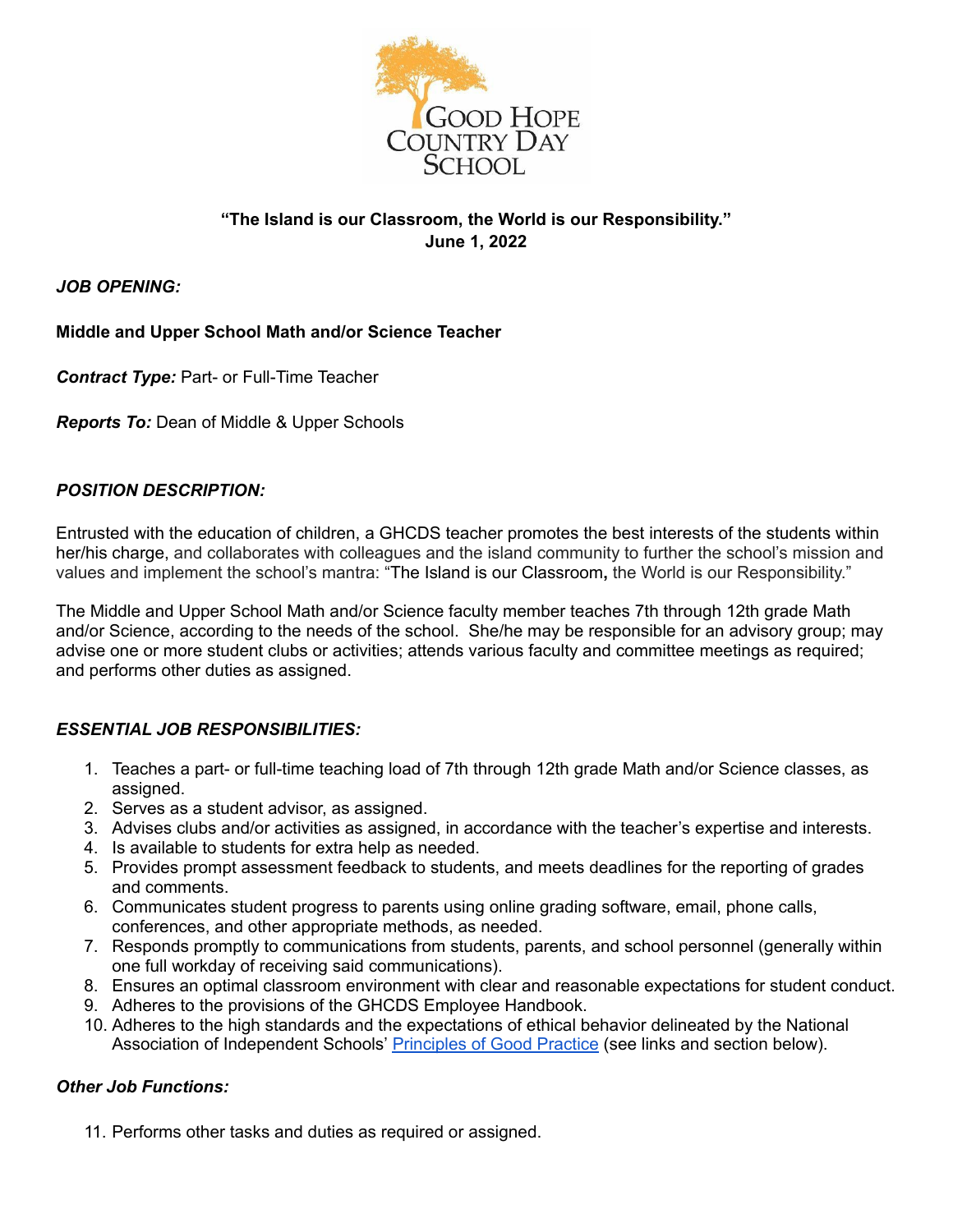# *ESSENTIAL JOB REQUIREMENTS:*

## *Education:*

- 1. Bachelor's degree required. Master's degree preferred.
- 2. Continuing professional development in teaching and learning, Math and/or Science, and/or related areas.

# *Experience:*

- 1. At least three (3) years of experience teaching Upper School Math and/or Science is preferred.
- 2. Knowledge of and/or desire to learn about the culture and peoples of St. Croix.

## *Required Skills and Attributes:*

- 1. Knowledge of Upper School teaching and learning in Math and/or Science.
- 2. Commitment to stay abreast of recent developments in Math and/or Science.
- 3. Strong organizational, oral communication, and written communication skills.
- 4. Ability to function well in a team and to work well with students, parents, and school personnel.
- 5. Creative and practical problem solving skills and strong interpersonal skills.
- 6. Flexible and can work with minimal supervision.
- 7. Integrity and good judgment.

# *Other Requirements:*

- 1. Must be able to perform the physical duties of the position on the GHCDS campus.
- 2. Must demonstrate strong commitment to the mission and values of GHCDS.

# *PRINCIPLES OF GOOD PRACTICE (per NAIS):*

As a member of the National Association of Independent Schools (NAIS), Good Hope Country Day School works to implement the spirit of the NAIS [Principles](https://www.nais.org/getmedia/39e99ca5-0821-47d7-b710-eeaf6e0ca114/NAIS_PGP_2017.pdf) of Good Practice, which are focused on defining specific standards of professional conduct for various roles and positions within independent schools. Endorsed by the GHCDS Board of Trustees, the Principles of Good Practice are incorporated into the GHCDS Employee Handbook, and it is expected that employees follow the principles to the best of their ability. The following section is adapted from the Principles of Good Practice for Teachers and [Supervisors](https://www.nais.org/learn/principles-of-good-practice/teachers-and-supervisors-of-teachers/) of Teachers.

- 1. The GHCDS teacher has a thorough knowledge appropriate for her/his teaching assignment and stays abreast of recent developments in the field.
- 2. The GHCDS teacher uses a variety of teaching techniques suitable to the age and needs of her/his students and the subject matter being taught.
- 3. The GHCDS teacher establishes positive relationships with students, which, while recognizing the differing roles of adult and child, are characterized by mutual respect and good will.
- 4. The GHCDS teacher collaborates with colleagues and the school's leadership in the design and implementation of curriculum within the context of GHCDS's overall program and mission.
- 5. The GHCDS teacher initiates growth and change in her/his own intellectual and professional development, seeking out conferences, courses, and other opportunities to learn.
- 6. The GHCDS teacher is self-aware and self-monitoring in identifying and solving student, curricular, and school challenges. At the same time, the teacher knows GHCDS's mission and policies and, when questions or concerns arise, raises them with appropriate colleagues and supervisors.
- 7. The GHCDS teacher follows the Principles of Good Practice as a student adviser, club advisor, activity sponsor, and/or coach, as well as in all other activities related to her/his work at GHCDS.
- 8. The GHCDS teacher participates in the establishment and maintenance of an atmosphere of collegial support and adherence to professional standards.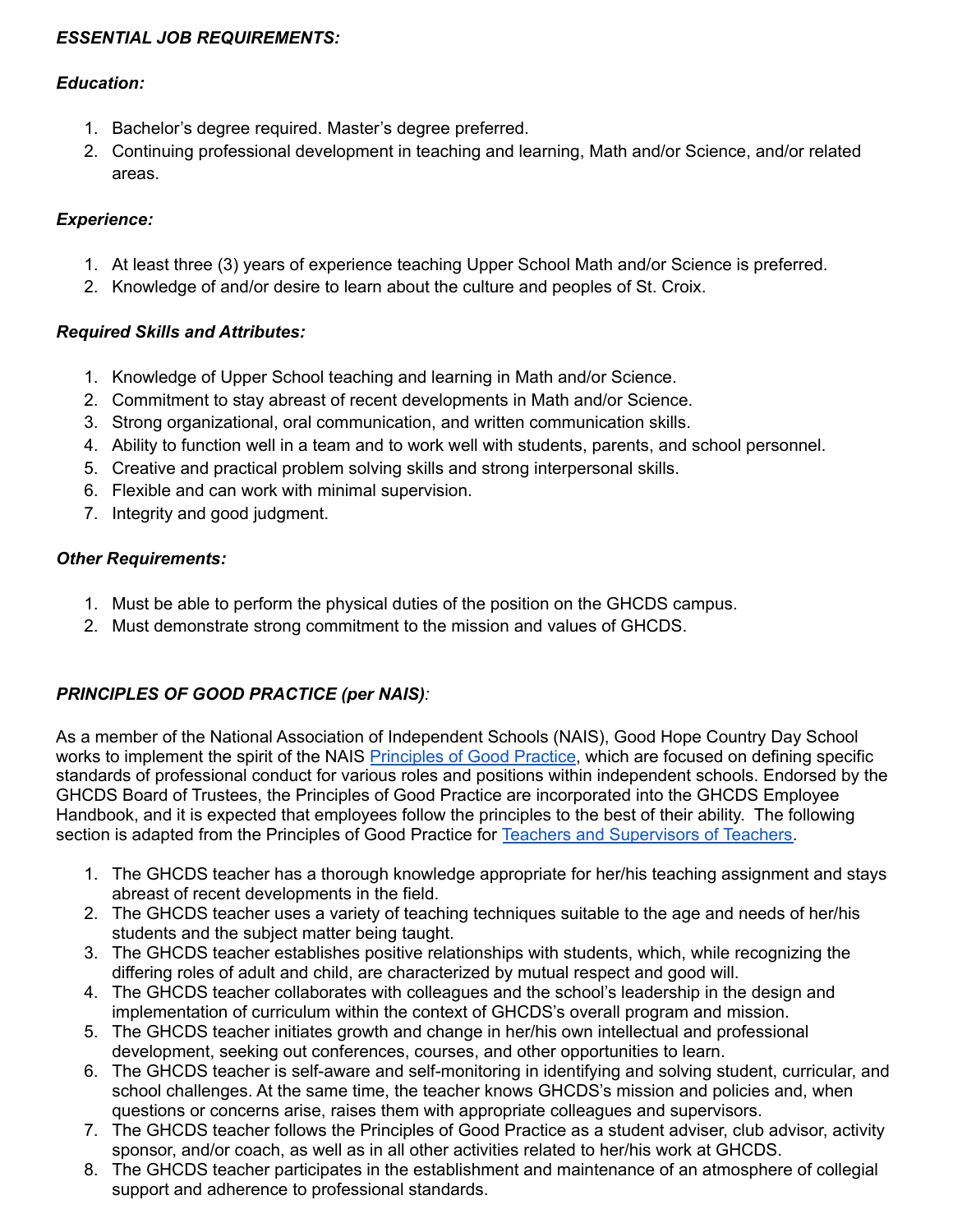- 9. The GHCDS teacher welcomes supervision in the context of clearly defined and well communicated criteria of evaluation.
- 10. The GHCDS teacher models integrity, curiosity, responsibility, creativity, and respect for all persons as well as an appreciation for racial, cultural, and gender diversity.

Several other sections of the Principles of Good Practice are relevant for the GHCDS Middle and Upper Math and/or Science Teacher:

- 1. Educating for Global Citizenship and [International](https://www.nais.org/learn/principles-of-good-practice/educating-for-global-citizenship/) Mindedness
- 2. Middle School [Educators](https://www.nais.org/learn/principles-of-good-practice/middle-school-educators/)
- 3. [Secondary](https://www.nais.org/learn/principles-of-good-practice/secondary-school-educators/) School Educators

# *ABOUT GOOD HOPE COUNTRY DAY SCHOOL:*

### *Mission and Values:*

Founded in 1964, Good Hope Country Day School is a 300-student, Nursery-12<sup>th</sup> grade, coeducational, nonsectarian independent school located on St. Croix, U.S Virgin Islands.

The school's mission is to "cultivate reflective, creative, and compassionate students who are critical thinkers prepared to excel in college and empowered to better their island and the world." The school's four key values are: Integrity, Respect, Scholarship, and Citizenship, and its mantra is "The Island is our Classroom, the World is our Responsibility." Learn more at [www.ghcds.org.](http://www.ghcds.org)

## *School Philosophy:*

Good Hope Country Day School is committed to providing an outstanding education that recognizes the uniqueness of each child. Our comprehensive program balances academics, physical education, expressive arts, technology, and extracurricular and community service opportunities — on campus, across St. Croix, and beyond. We also strive to develop each student's social, emotional and physical well-being. Our experienced faculty members employ a variety of instructional approaches and model a desire for lifelong learning.

GHCDS values individual differences in our diverse, multicultural community. Our school also seeks to incorporate the amazing natural, historic, and other resources of St. Croix into our programs.

The school encourages active parent involvement to support and enrich school programs. We are committed to an on-going process of strategic planning to ensure continuous improvement across programs and divisions.

### *Accreditation:*

Good Hope Country Day School is accredited by the Middle States Association of Colleges and Schools, the primary accreditation association for both private and public schools in a region that includes the eastern United States and the Caribbean.

### *Non-Discriminatory Practices:*

Good Hope Country Day School is an equal opportunity employer and does not discriminate in recruiting, hiring, training, promotion, transfer, discharge, compensation or any other term or condition of employment on the basis of race, gender, color, age, creed, national origin, marital status, sexual orientation, gender identity or disability, or any other reason set forth in USVI or federal non-discrimination requirements, if the employee can perform the essential functions of the job, with a reasonable accommodation if necessary.